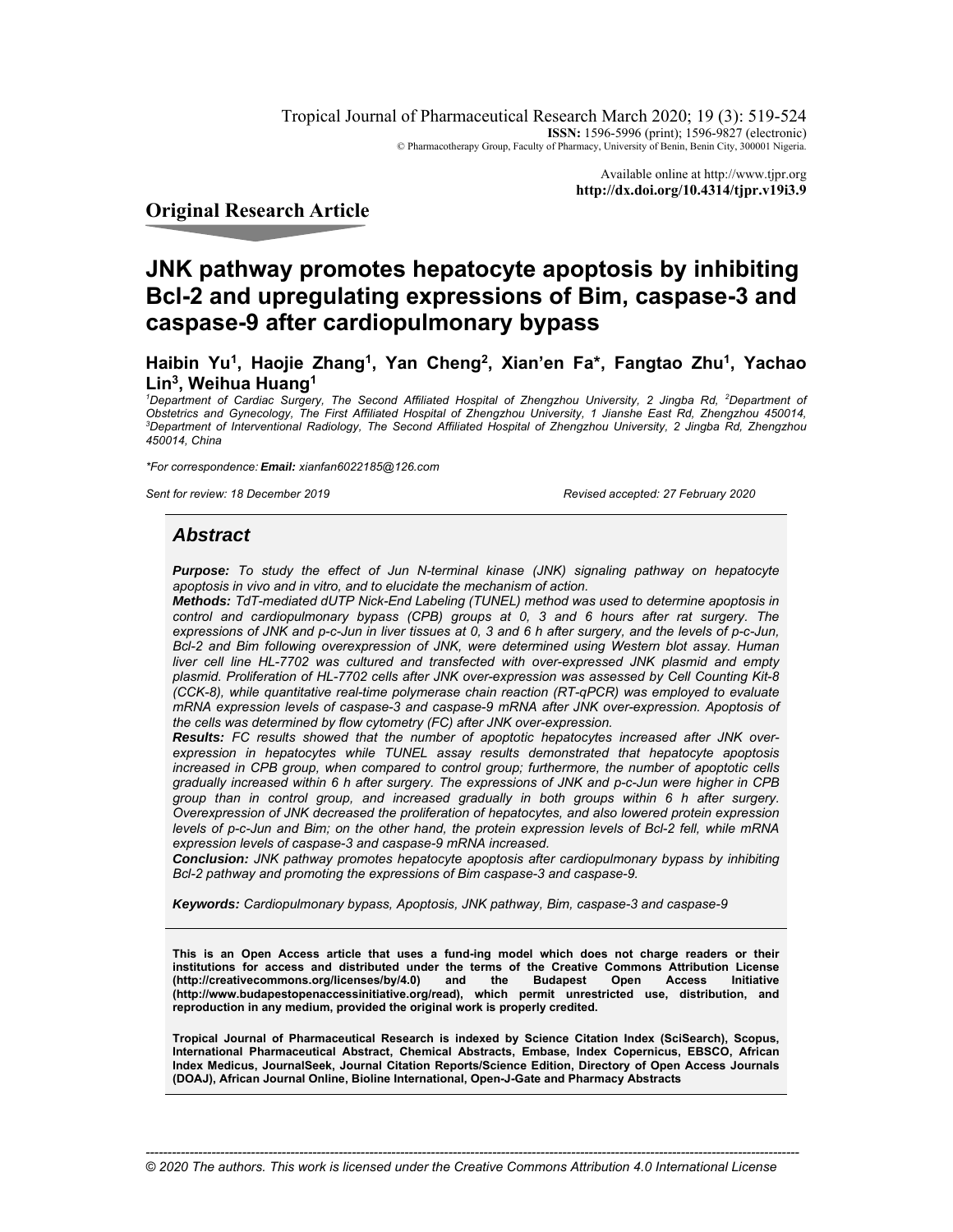# **INTRODUCTION**

During cardiac surgery, a series of changes take place in visceral organs due to cardiopulmonary bypass (CPB) and hemodilution [1]. Studies have found that this effect still occurs after CPB, especially in the liver [2]. Many studies have reported liver damage after CPB, which manifests as postoperative high bilirubin, transient changes in liver enzymes, and increased lactate levels due to insufficient tissue perfusion [3,4].

The c-Jun N-terminal kinase (JNK) is a member of the MAPK family, and it is activated by various stimuli such as cytokines, physical factors and ischemia-reperfusion [5]. Activated JNK signaling pathway phosphorylates different substrates, including c-Jun. Researchers have found that increased levels of activated c-Jun cause cell apoptosis or differentiation, and lead to cell proliferation [6].

Studies have demonstrated that embryonic fibroblasts derived from JNK1-/-and JNK2-/-mice are resistant to UV-induced apoptosis in JNK1 and JNK2 knockout mice [7]. The role of JNK3 in cell apoptosis has been demonstrated in JNK3-/ mice [8]. Other studies have found that JNK inhibitors reduced damage to liver cells, endothelial cells, and myocardial cells during ischemia-reperfusion [9,10]. Indeed, signals arising from JNK activation via phosphorylation are transmitted to the apoptosis signal pathway, resulting in regulation of the apoptotic process.

It has been hypothesized that the JNK pathway may be involved in hepatocyte apoptosis induced by extracorporeal circulation. The present study was carried out to verify this hypothesis. Rat experiments were used to study the effect of JNK pathway on mouse hepatocyte apoptosis *in vivo*. In order to further verify the specific effect of JNK pathway, the mechanism of JNK pathway involvement in hepatocyte apoptosis was studied *in vitro* so as to provide new molecular therapeutic targets for the treatment of diseases caused by apoptosis.

# **EXPERIMENTAL**

## **Cells and animals**

Human liver cell line HL-7702 was purchased from Zhengzhou Yizeng Biotechnology (Zhengzhou, China).

Thirty 30 adult male SPF SD rats weighing between 450 and 500g were provided by the Experimental Animal Center of Zhengzhou University. All protocols used in the animal experiments were approved by the Ethics Committee on Animal Research of Zhengzhou University (approval no. ZZUCEARL-20180521). The study was performed in accordance with the guidelines of the Committee on the Care and Use of Laboratory Animals in China [11].

## **Animal model**

All animal operations were performed in accordance with the guidelines for laboratory animal use approved by Zhengzhou University. The rats were randomly divided into CPB group and sham group, with 15 rats in each group. The experimental rats were fasted for 24 hours and denied access to water for 6 hours before surgery. The neck and thighs were depilated with 8 % Na2S, and disinfected with iodophor. Cardiopulmonary bypass (CPB) rat model was established as previously described [12].

## **Hepatocyte apoptosis detection**

Liver tissue was made into routine paraffin sections which were dewaxed twice with xylene, each for 10 minutes, and rehydrated with gradient ethanol (100, 95, 90, 80 and 70 %). The sections were then sealed with  $3 \%$  H<sub>2</sub>O<sub>2</sub>methanol for 20 minutes and washed thrice with 3 PBS buffer (5 minutes each time). Then, 50 mL of TUNEL reaction buffer solution was added to each sample. The sections were sealed by sealing the membrane, followed by incubation in wet box at 37 ° C in dark for 1 hour. Thereafter, enzyme-labeled antibody was added to the sections, followed by incubation at 37 ° C for 30 min, and washing thrice with PBS. Thereafter, the sections were treated with DAB color development solution prepared in line with the instructions in the DAB color development kit (Beyotime Biotechnology, China). The reaction was performed at room temperature for 10 min, and the PBS solution was washed 3 times (5 min each time). The slides were sealed and observed under a microscope.

## **Western blot and real-time- quantitative polymerase chain reaction (RT-qPCR)**

Proteins were extracted from liver tissue/cells using total-tissue protein extraction kit (Thermo Fisher Scientific, USA) according to the manufacturer's instructions. Bicinchoninic acid (BCA) Protein Assay Kit and ECL substrate color development kit were purchased from Beyotime Biotechnology (Shanghai, China). Mouse SP (SP-9002) detection kit was purchased from Zhengzhou Mengzhen Biotechnology (Zhengzhou, China). The bands were observed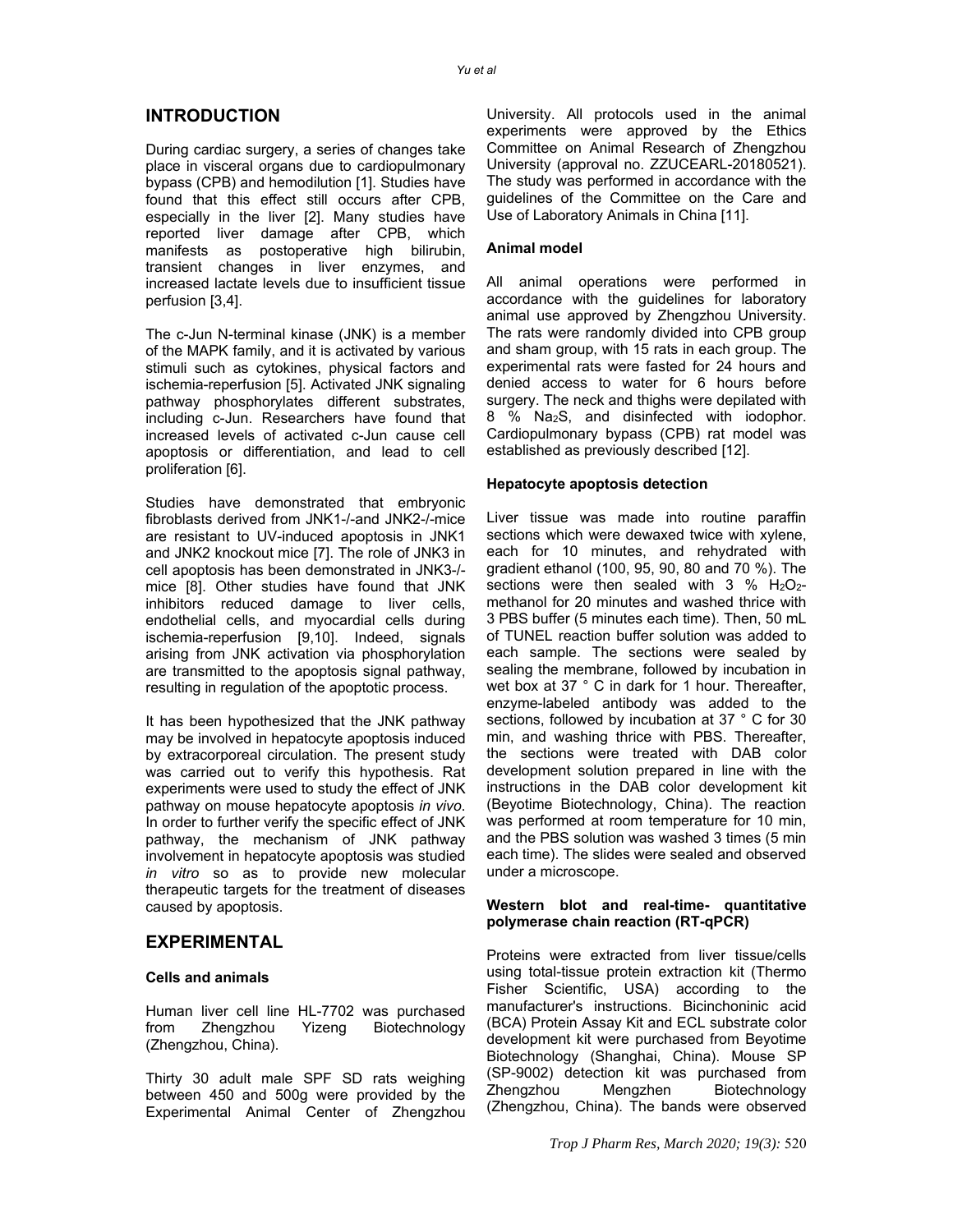using an ECL western blotting analysis system (GE Healthcare, USA) and exposed to Kodak xray film.

Quantitative real time polymerase chain reaction (RT-qPCR) assay was performed as previously described [13]. Reverse transcription kit was purchased from Roche company (Roche, Switzerland). The specificity of the amplification was determined using melting curve analysis. Data were calculated as threshold cycle (Ct) function. The relative mRNA expressions of caspase- 3 and caspase-9 genes were determined with 2<sup>- ΔΔC</sup> method, with GAPDH as endogenous control. The primers used in the study are shown in Table 1.

**Table 1:** Primers used in the study

| <b>Primer</b> | 5' to 3' Sequence             |
|---------------|-------------------------------|
| GAPDH:        | <b>TGTTCGTCATGGGTGTGAAC</b>   |
| Forward       |                               |
| Reverse       | <b>ATGGCATGGACTGTGGTCAT</b>   |
| Caspase-3:    | ACTGGACTGTGGCATTGAG           |
| Forward       |                               |
| Reverse       | <b>GAGCCATCCTTTGAATTTCGC</b>  |
| Caspase-9:    | <b>CCAACCCTAGAAAACCTTACCC</b> |
| Forward       |                               |
| Reverse       | <b>TCTGCATTTCCCCTCAAACTC</b>  |
|               |                               |

#### **Cell proliferation and transfection**

Cell proliferation was determined using CKK-8 kit (Beyotime Biotechnology, China) according to the manufacturer's instructions. Over-expressed JNK plasmid and empty plasmid were designed and synthesized by Suzhou Jima Gene Company (Suchow, China). Lipofectamine 2000 (Thermo Fisher, USA) was used to conduct cell transfection according to the manufacturer's instructions.

#### **Flow cytometry**

Cells were plated in 6-well plates. When the cell growth density was 50 - 60 %, over-expressed JNK plasmid and empty plasmid were transfected into the cells using Lipofectamine 2000 in line with the manufacturer's protocol. After 24 - 48 h of culture, the cells were subjected to apoptosis assay using TUNEL apoptosis assay kit (Beyotime Biotechnology, China).

#### **Statistical analysis**

Data collation and statistical analysis were done using SPSS 19.0 software, with GraphPad Prism 6 as the mapping software. Paired sample comparison was done with *t*-test, while multiple group comparison was done using one-way-ANOVA (SNK-q test for pairwise comparison).

# **RESULTS**

## **CPB-induced apoptosis of liver cells**

Apoptosis in liver tissue was determined using TUNEL method at 0, 3, and 6 h after the establishment of the closed chest CPB model. It was found that apoptosis of liver cells in the CPB group increased gradually after 6 hours of surgery. There was no significant change in hepatocyte apoptosis in the sham group (sham group).



**Figure 1:** CPB-induced hepatocyte apoptosis

#### **CPB activated JNK pathway**

Western blot was used to assay the expressions of JNK and pc-Jun in the liver tissues of mice in the CPB group and sham group within 6 hours after surgery. It was found that the expressions of JNK and p-c-Jun in the liver tissue of mice in the sham group were unchanged, while those in the liver tissue of the CPB group were gradually increased within 6 h after surgery. This indicates that CPB activated the JNK pathway.

## **Over-expression of JNK promoted c-Jun phosphorylation and suppressed Bcl-2 pathway**

Human liver cells HL-7702 were cultured *in vitro*, and JNK over-expression plasmid was transfected into the cells. Western blotting was used to evaluate the effect of the overexpression on the expressions of anti-apoptotic Bcl-2 and pro-apoptotic proteins. It was found that after over-expression of JNK in liver cells, the expressions of JNK, p-c-Jun and Bim were increased, while the expression of Bcl-2 was decreased, as shown in Figure 3.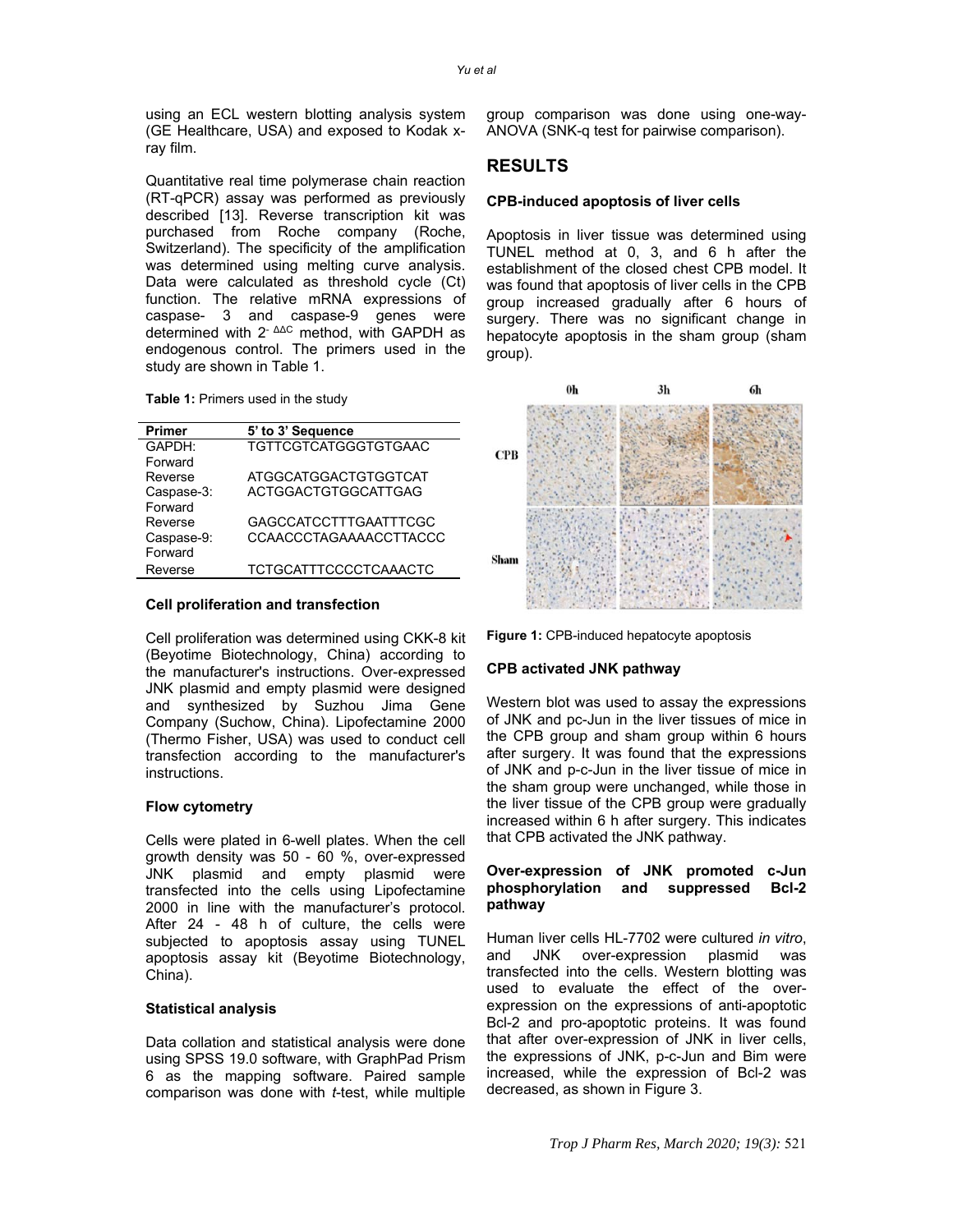

**Figure 2:** Effect of CPB on the JNK pathway. A: Results of Western blotting showed that the expressions of JNK and p-c-Jun in liver tissue of CPB group mice gradually increased within 6 hours after operation. B: Grayscale scanning values of protein bands; \**p* < 0.05, \*\**p* < 0.01, compared with 0 h after surgery



**Figure 3:** Effect of JNK overexpression on the expressions of Bcl-2 and p-c-Jun. A: Results of Western blotting demonstrated increased expressions of p-c-Jun, Bim and p-c-Jun, and decreased expression of Bcl-2 after overexpression of JNK. B: Grayscale scanning values of protein bands; \**p* < 0.05, compared with the control group

## **JNK over-expression reduced cell proliferation activity**

After over-expression of JNK in liver cells, the mRNA expressions of caspase-3 and caspase-9 were determined using RT-qPCR. It was found that the levels of caspase-3 and caspase-9 mRNA in hepatocytes increased after JNK overexpression. At the same time, cell proliferation was determined using the CCK-8 method. It was found that after JNK over-expression in liver cells, the cell proliferation decreased, as shown in Figure 4.



**Figure 4:** JNK overexpression increased mRNA levels of caspase-3 and caspase-9, and decreased cell viability of hepatocyte. A: Results of RT-qPCR demonstrated that caspase-3 and caspase-9 mRNA levels increased after the overexpression of JNK in hepatocytes. B: Results of CCK-8 showed that cell proliferation decreased after the overexpression of JNK in hepatocytes; \**p* < 0.05, compared with the control group

#### **Over-expression of JNK promoted hepatocyte apoptosis**

After JNK over-expression in hepatocytes, the apoptosis of the cells was determined with flow cytometry in combination with apoptosis detection kit. It was found that over-expression of JNK promoted hepatocyte apoptosis. These results are shown in Figure 5.



**Figure 5:** JNK overexpression promoted the apoptosis of hepatocyte

## **DISCUSSION**

The JNK signaling pathway is involved in many cellular processes such as cell proliferation, cell differentiation, and apoptosis. Previous studies have reported that the JNK pathway promoted apoptosis during ischemia-reperfusion, leading to heart, kidney, brain, liver damage [14,15]. The present study found that hepatocyte apoptosis increased after CPB surgery, and the expressions of JNK and p-c-Jun in liver tissues increased, indicating that the JNK pathway was activated by CPB stimulation.

There are many regulatory mechanisms involved in the promotion of apoptosis by JNK. For example, the JNK pathway in the nucleus has been shown to promote the expressions of several pro-apoptotic proteins, e.g. TNF-α and Bak. Studies have found that in the nervous

*Trop J Pharm Res, March 2020; 19(3):* 522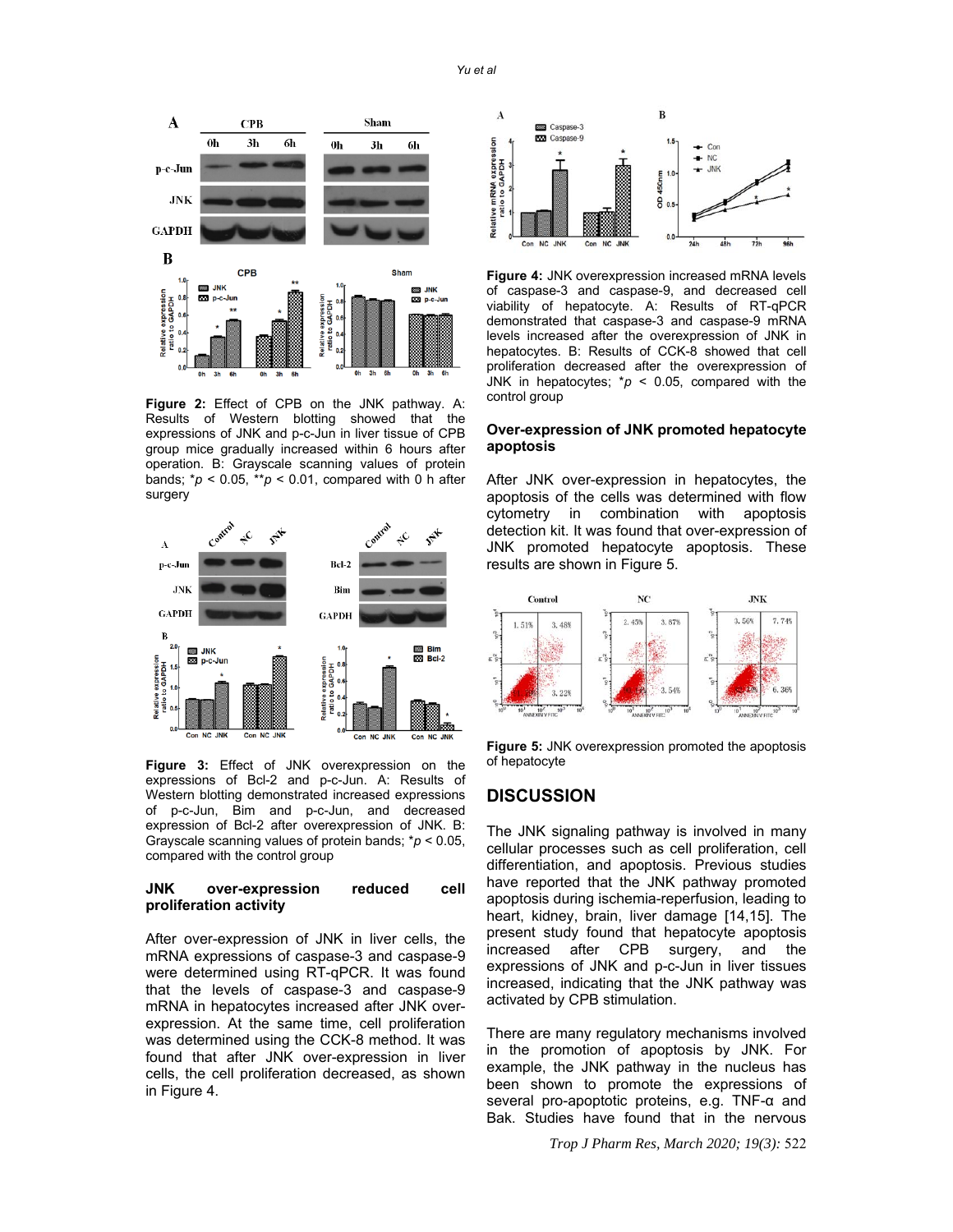system, apoptosis of neuronal cells requires the participation of JNK, a process which is inhibited by the expression of inhibitors of JNK in the nucleus [16]. This study found that the level of c-Jun phosphorylation increased after activation of JNK, indicating that the JNK-c-Jun pathway is involved in hepatocyte apoptosis. However, further studies are needed to elucidate the exact mechanism involved in JNK-induced hepatocyte apoptosis.

In addition to the regulatory mechanism in nucleus, JNK is also involved in the regulation of mitochondrial apoptosis. Studies have shown that the JNK peptide inhibitor D-JNKI-1 (XG-102) reverses some pathological changes in the mitochondria, almost completely eliminating cytochrome c release and PARP cleavage [17]. Other studies have found that during TNF-αinduced apoptosis of HeLa cells, JNK induced the decomposition of caspase-8-dependent Bid to form jBid with a molecular weight of 21 KDa, which was transferred to mitochondria where it promoted the expressions and release of proapoptotic proteins Smad and DIABLO [18]. In this study, after over-expressing JNK in hepatocytes, Bcl-2 expression was decreased, while expression of Bim was increased, indicating that JNK is likely to regulate the expressions of these factors through the mitochondrial pathway, thereby promoting apoptosis of hepatocytes.

Studies have found that taurine inhibited arsenicinduced liver damage [19]. Under the effect of taurine, the abnormal expressions of Bcl-2 and Bax were reversed, the activation of caspase-3 was inhibited, and the phosphorylation of JNK was also suppressed. These show that arsenicinduced liver damage was achieved by activating the JNK pathway, inhibiting Bcl-2 expression, and promoting the expressions of Bax and caspase-3, resulting in liver cell apoptosis. The role of the JNK pathway in promoting apoptosis is consistent with the results of this study. In a study by Xie, acute liver damage was induced in mice with carbon tetrachloride, and the mice were treated with dihydromyricetin. It was found that dihydromyricetin significantly reduced serum levels of ASL, AST and some pro-inflammatory factors [20].

The levels of caspase-3, caspase 6, caspase 8 and caspase 9, and the expression level of JNK were decreased. Results from TUNEL experiments showed that hepatocyte apoptosis was also decreased, indicating that dihydromyricetin resisted liver damage through a mechanism dependent on the JNK pathway [20]. In the present study, over-expression of JNK in liver cells led to increases in the transcription

levels of caspase-3 and caspase-9. This is consistent with the results obtained in [20], indicating that activation of the JNK pathway promoted the expressions of caspase-3 and caspase-9, thereby further promoting hepatocyte apoptosis. These studies have shown that the JNK pathway is an important anti-apoptotic target.

In this study, it was found that over-expression of JNK in liver cells altered the expressions of caspase-3 and caspase-9, Bcl-2 and Bim, and also increased the level of phosphorylation of c-Jun. The c-Jun N-terminal kinase (JNK) regulates the expression of related genes and promotes apoptosis of hepatocytes, but the upstream regulatory mechanism of JNK needs to be further investigated.

# **CONCLUSION**

The results obtained in this study suggest that under stimulation by CPB, JNK pathway is activated and hepatocyte apoptosis is induced *in vivo*. Over-expression of JNK decreases the expression of banti-apoptotic protein Bcl-2, while the expression levels of pro-apoptotic proteins Bim, caspase-3 and caspase-9, and hepatocyte apoptosis increased *in vitro*. Therefore, JNK pathway may promote hepatocyte apoptosis by inhibiting the expression of anti-apoptotic protein Bcl-2, and promoting the expressions of Bim, caspase-3 and caspase-9.

# **DECLARATIONS**

## *Acknowledgement*

This work was supported by General Project 2014 of Health Commission of Henan (grant no. 201403087) and 5451 Overseas Training Project 2017 of Health Commission of Henan Province (grant no. 2017038).

## *Conflict of interest*

No conflict of interest is associated with this work.

#### *Contribution of authors*

We declare that this work was done by the authors named in this article, and all liabilities pertaining to claims relating to the content of this article will be borne by the authors. All authors read and approved the manuscript for publication. HaibinYu, Haojie Zhang and Yan Cheng conceived and designed the study. Fangtao Zhu, Yachao Lin and Weihua Huang

*Trop J Pharm Res, March 2020; 19(3):* 523